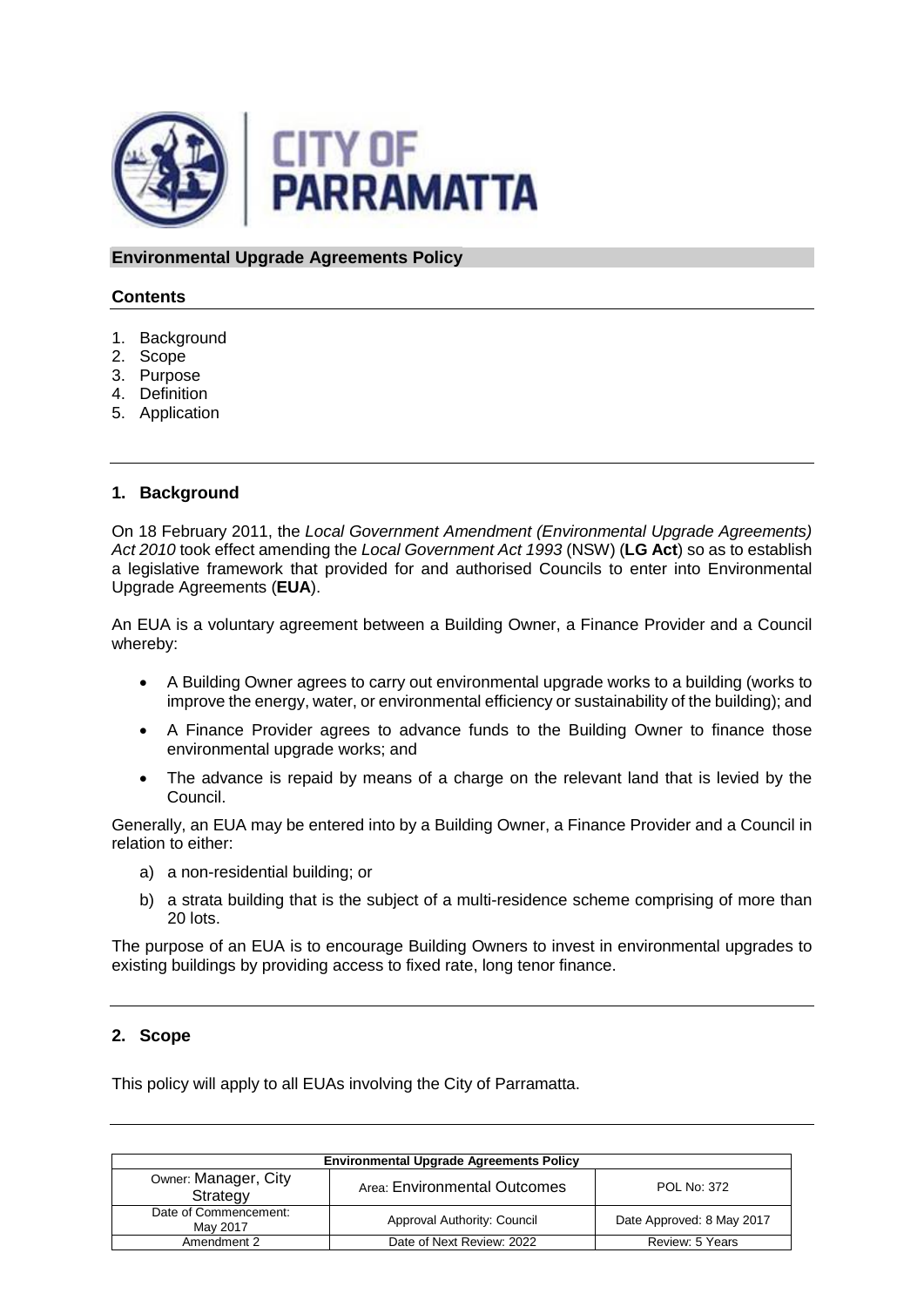# **3. Purpose**

The purpose of this document is to provide a framework for City of Parramatta (CoP) to determine under which circumstances CoP will enter into an EUA.

## **4. Definitions**

**EUA Application Form** means the City of Parramatta Environmental Upgrade Agreement Application Form.

**Orders** means all orders issued by the CoP for a person to do or to refrain from doing.

All capitalised terms used in this Policy and not otherwise defined shall have the meaning ascribed in the EUA.

## **5. Application**

5.1 CoP may only enter into an EUA if:

#### **Environmental Upgrade Works**

- a. The proposed Environmental Upgrade Works:
	- i. Relate to an existing, non-residential building within the Parramatta Local Government Area;
	- ii. Are works as defined with Section 54E of the LG Acy and as described in section 3.3 of the Guidelines for Environmental Upgrade Agreements issued under the Government Gazette of NSW dated 18 February 2011 [\(http://www.nsw.gov.au/sites/default/files/No\\_16\\_of\\_2011.pdf\)](http://www.nsw.gov.au/sites/default/files/No_16_of_2011.pdf); and
	- iii. Have been identified, documented and signed by a suitably qualified professional.
	- iv. Have been reviewed by CoP to have complied with all the property development compliance requirements.

#### **Building**

- b. The Building is not subject to a registered Strata Plan.
- c. There are no outstanding Orders that have been issued in relation to the Building pursuant to any relevant legislation.
- d. There are no encumbrances noted or registered on the title for the Building which may impact on CoP exercising its rights under EUA Enforcement Procedure.

#### **Building Owner**

- e. The Building Owner has successfully completed and submitted an EUA Application Form to CoP.
- f. The Building Owner has no overdue debts to CoP and is not in dispute with CoP regarding any matter.

| <b>Environmental Upgrade Agreements Policy</b> |                              |                           |  |  |
|------------------------------------------------|------------------------------|---------------------------|--|--|
| Owner: Manager, City<br>Strategy               | Area: Environmental Outcomes | <b>POL No: 372</b>        |  |  |
| Date of Commencement:<br>May 2017              | Approval Authority: Council  | Date Approved: 8 May 2017 |  |  |
| Amendment 2                                    | Date of Next Review: 2022    | Review: 5 Years           |  |  |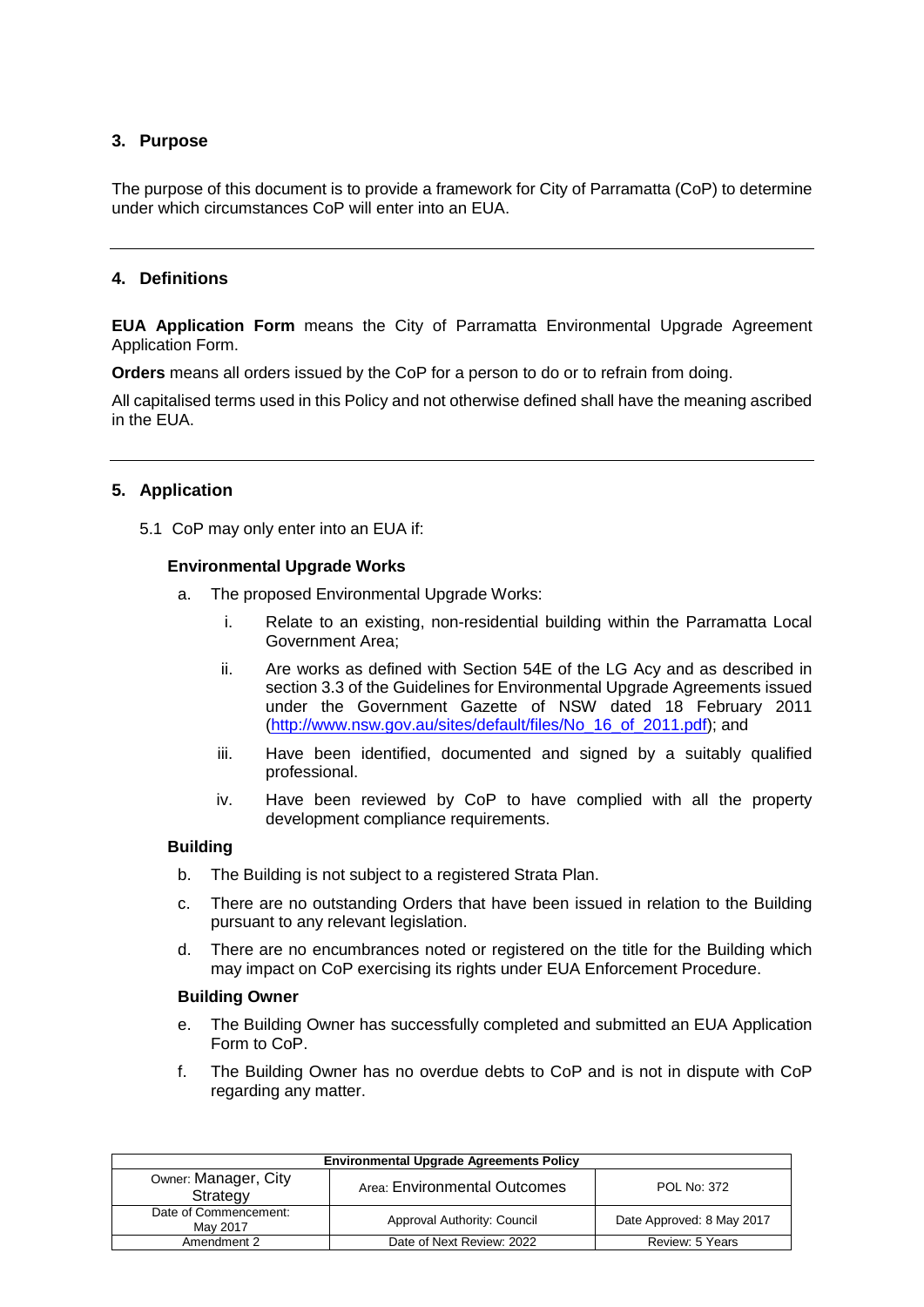- g. The Building Owner has consulted CoP to ensure that all property development compliance requirements have been met or will be met prior to the earlier of the date that the EUA is executed by the Building Owner, CoP and Finance Provider or the Commencement Date.
- h. The Building Owner agrees to be bound by the requirements of the EUA (including the Additional Conditions as required by CoP), CoP's EUA Enforcement Procedure and this Policy.

#### **Finance Provider**

- i. The Finance Provider acknowledges and agrees that it has undertaken a credit assessment of the Building Owner and is satisfied that at the Commencement Date the Building Owner is able to comply with its obligations under the EUA.
- j. The Finance Provider agrees to be bound by the requirements of the EUA (including the Additional Conditions as required by CoP), CoP's EUA Enforcement Procedure and this Policy.
- 5.2 CoP will:
	- a. Issue billing notices to the Building Owner on a quarterly basis showing the Environmental Upgrade Charge (EUC) due on the 31<sup>st</sup> August, 30<sup>th</sup> November,  $28<sup>th</sup>$ February and  $31<sup>st</sup>$  May of each year in accordance with the Agreed Repayment Arrangements;
	- b. Only accept payment of an EUC via direct debit;
	- c. Only accept pre-payments of the EUC when twenty eight (28) days prior notice in writing is given;
	- d. Amend the EUC in the event of pre-payment, where the pre-payment does not reduce the amount outstanding to zero;
	- e. Charge the Building Owner all applicable fees/charges (as defined in the EUA) in the event that the Building Owner fails to pay the EUC on the Charge Payment Date; and
	- f. Not be a party to any dispute that may arise between the Building Owner, a tenant or the Finance Provider as to any matter relating to an EUA.

| <b>REFERENCES</b>  | <b>Related Legislation and Standards</b>                                                                                |  |
|--------------------|-------------------------------------------------------------------------------------------------------------------------|--|
|                    | Local Government Act 1993 No 30 - Part 2A Environmental<br><b>Upgrade Agreements</b>                                    |  |
|                    | Local Government (General) Regulation 2005 - Part 5A<br><b>Environmental Upgrade Agreements</b>                         |  |
|                    | Guidelines for Environmental Upgrade Agreements as published in<br>the Government Gazette of NSW dated 18 February 2011 |  |
|                    | <b>Related Policies and Procedures</b>                                                                                  |  |
|                    | City of Parramatta Environmental Upgrade Agreements<br><b>Enforcement Procedure</b>                                     |  |
| <b>POLICIES</b>    |                                                                                                                         |  |
| <b>ATTACHMENTS</b> |                                                                                                                         |  |

| <b>Environmental Upgrade Agreements Policy</b> |                              |                           |  |  |
|------------------------------------------------|------------------------------|---------------------------|--|--|
| Owner: Manager, City<br>Strategy               | Area: Environmental Outcomes | POL No: 372               |  |  |
| Date of Commencement:<br>May 2017              | Approval Authority: Council  | Date Approved: 8 May 2017 |  |  |
| Amendment 2                                    | Date of Next Review: 2022    | Review: 5 Years           |  |  |